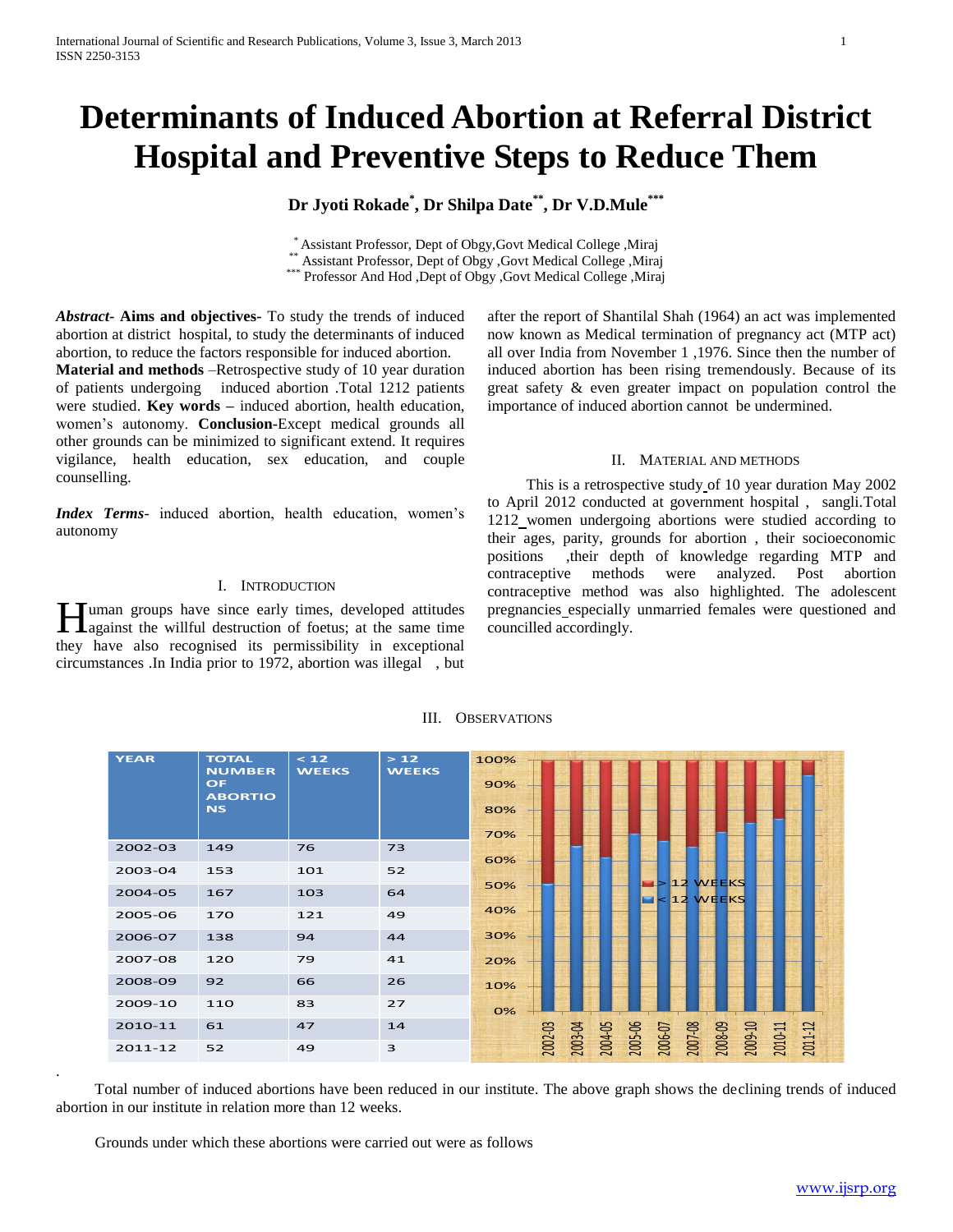.



## **Distribution according to age and parity is tabulated as**

| $15-19$        | $20 - 24$      | 25-29          | $30 - 34$                | >35  |
|----------------|----------------|----------------|--------------------------|------|
| 3.87%          | 43.39%         | 32.75%         | 13.86%                   | 6.1% |
| G <sub>1</sub> | G <sub>2</sub> | G <sub>3</sub> | G <sub>4</sub> and above |      |
| 6.43%          | 24.25%         | 52.31%         | 16.99%                   |      |

## **Future contraception opted by couples**

| Temporary contraception (IUD) | 292     | 24.09% |
|-------------------------------|---------|--------|
| Permanent contraception       | 841     | 69.38% |
| (sterilisation)               |         |        |
| councelling                   | 75<br>- | 6.18%  |

## **Qualification wise distribution of patients**

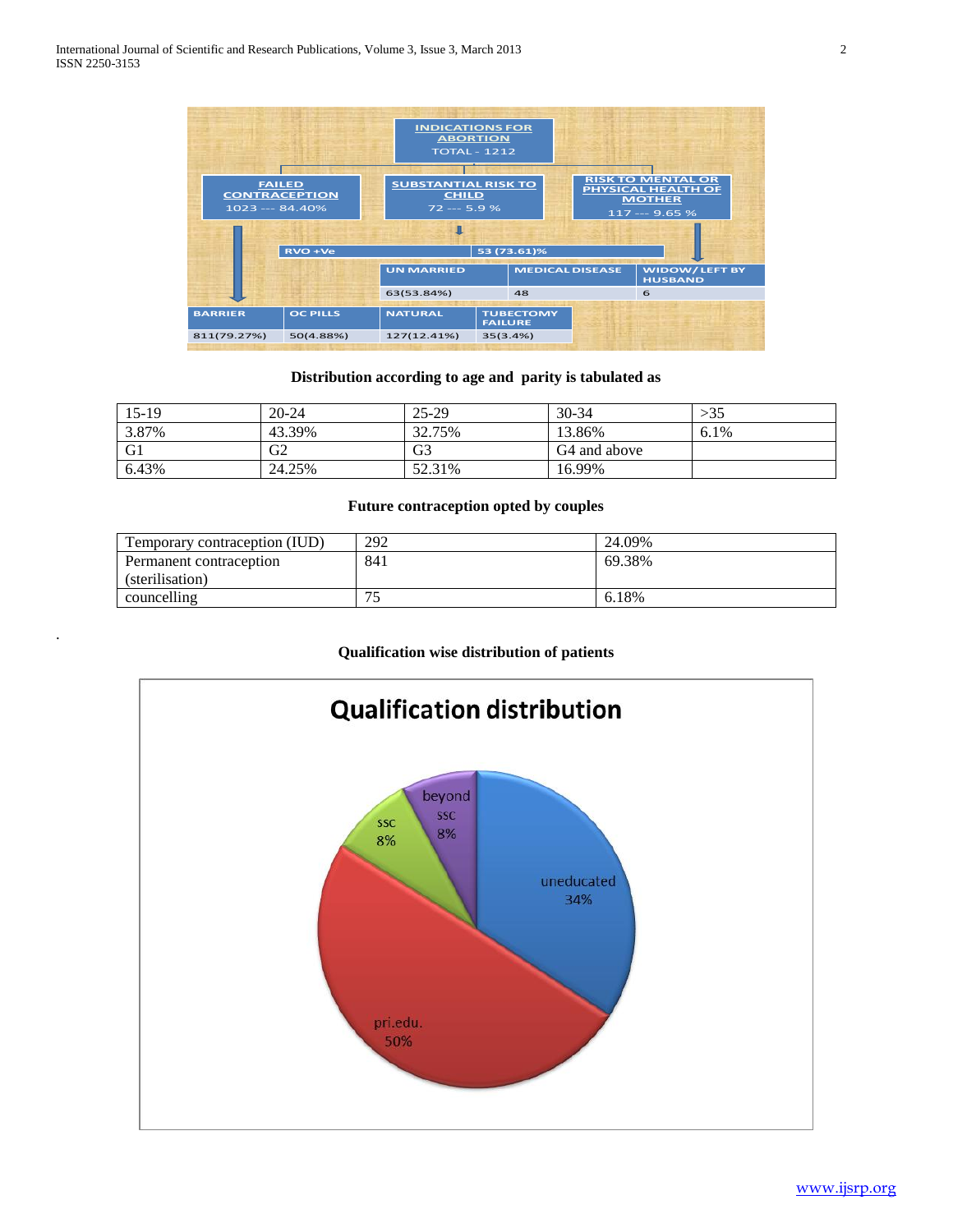

#### **Socioeconomic positions and knowledge regarding contraception and mtp**

Patients from rural areas 582(48.01%) and from urban areas 640(51.99%).

## IV. RESULTS

 Total number of induced abortions in this duration were 1212.The total number of abortions have been declined in our institute from 149 per year to52 per year. The number of patients undergoing first trimester abortion have been steadily rising from51% to94.23%.while second trimester abortions have reduced from 48.99% to 5.76%.

 The commonest ground for termination of pregnancy was failed contraception.. Most couples were using barrier contraception (79.27%) next was natural methods 12.41%,o.c. pills (4.8%) The number of tubectomy failure was(3.42%) .Maternal ground for termination of pregnancy (risk to physical or mental status of mother ) constituted 117(9.65%) out of which unmarried mothers comprised 63(53.84%) while others as medical disease of mother (41.02%) and widow ,left by husband 6 (5.12%). Continuation of pregnancy had substantial risk to baby constituted 72 patients out of 1212. 53 (73.61%) were with seropositive mothers ;others included congenitally anomalous fetus ,drug exposures (26.65%).

 The observations concluded that age group 20-30 years constituted major bulk for termination of pregnancy (75.14%)while gravid a3 with two living issues were commonest (52.31%) to approach to district hospital for termination of pregnancy. We had 49.66% patients with primary education and uneducated were 34.15%; total being 83.81%. Patients with low socioeconomic and middle socioeconomic positions were 50.49% & 35.31% respectively while 14.19% were from high socioeconomic position. We did not find much difference between rural and urban area; 48.01% &51.99% respectively.

 Patients with no knowledge about MTP and contraception constituted 249(20.54%) while patients with some knowledge were 861(71.03%)and good knowledge 102(8.41%).69.38% patients opted sterilisation as future method of contraception while 24.09% opted for intrauterine device .6.18% were councilled for future sexual behaviour while 3 patients refused any contraception ,one had conceived and then underwent sterilisation procedure ,while one absconded.

### V. DISCUSSION

 The subject of abortion i.e termination of pregnancy is charged with emotion, superstition and religious beliefs. Indian law recognises the fetus as a special aggregation of cells with a potential of independant life and in this way protects the right of unborn child. With the establishment of MTP act , a woman in India can legally have abortion of unwanted child on some particular grounds . As this study is carried out at government district hospital it is reflection of that part of society which is at at most need of such kind of services. In our study the number of patients for induced abortion is declined from 2002 (149) to 2012(52) The historical abortion data of India Shows a steady rise in number of abortion from 1972 (24,300) per year to 25,29,979 in 2012.

 In our institute the patients approaching for induced abortion before 12 weeks has been rising steadily while more than 12 weeks has declined. Bonne Scott Jones  $JD<sup>-1</sup>$  mention that many women need access to abortion care in the  $2<sup>nd</sup>$ trimester .Several studies indicate that the factors causing woman to delay abortion until second trimester include cost and access barriers ,late detection of pregnancy and difficulty in deciding whether to continue the pregnancy or not<sup>2,3.</sup> As thers is risk associated with pregnancy increases with weeks of gestation ,one study found that the risk of death increased by 38% for each additional week of gestation throughout the pregnancy. **<sup>4</sup>**The medical termination of pregnancy act and its amendments to remove the provisions which are discriminatory to women has significantly reduced the incidence of second trimester abortions Most patients approaching for induced abortion are in the age group of 20-30 years , ,multiparous and from low socioeconomic positions .. Patients with primary education constituted 49.66%  $\overline{R}$  Kongo ,Noorani kK.J.,<sup>6</sup> state that prevalance of poverty ,illiteracy grand multiparity are strong determinants of induced abortion .The low education & lower socio economy throws a woman into low levels of personal autonomy  $\&$  she experiences significant difficulties in using family planning services.